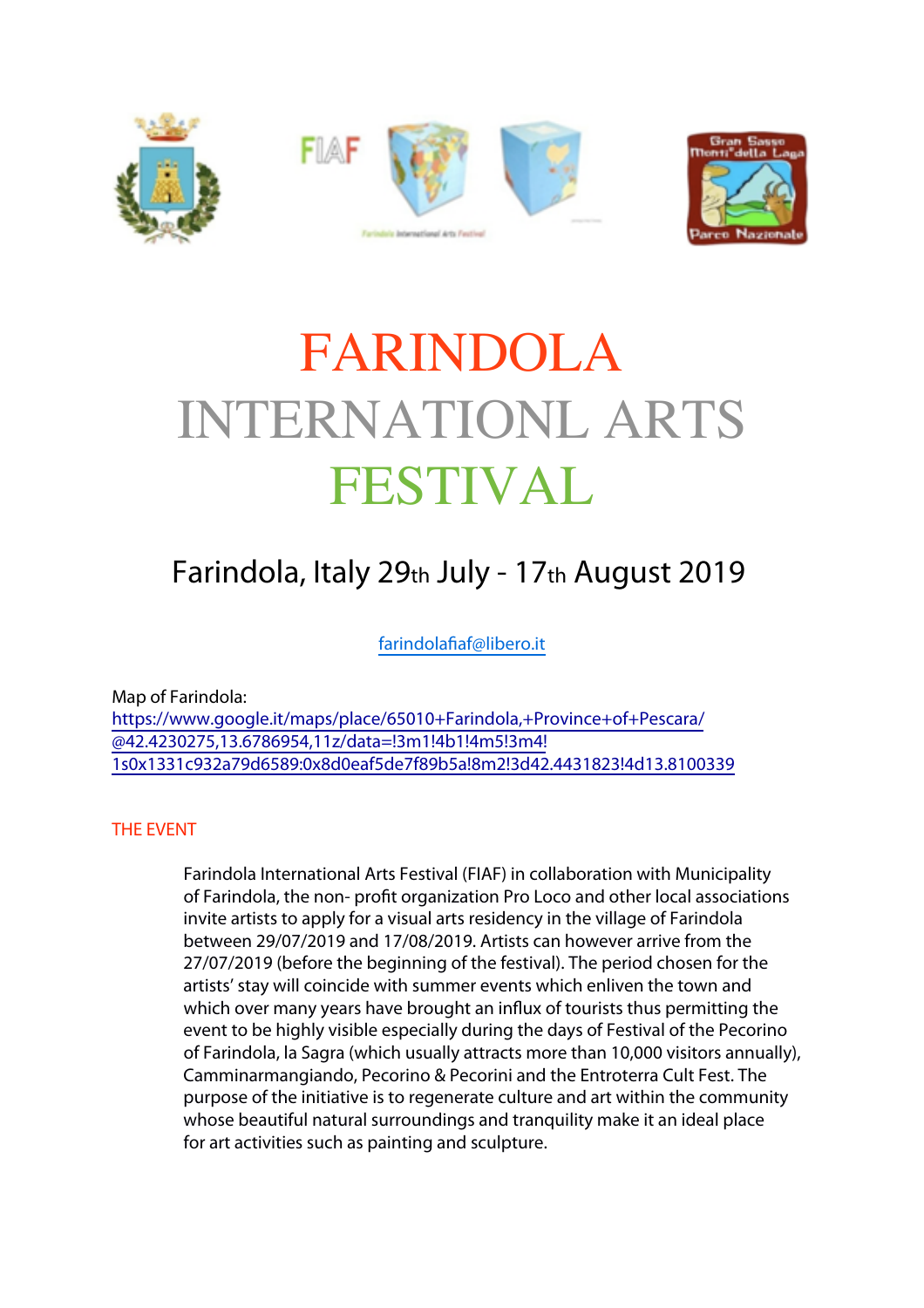#### GENERAL NOTES ON THE EVENT

FIAF offers free accommodation in Farindola for up to 10 international artists between 29/07/2019 and 17/08/2019, each artist can be accompanied by additional family members paying a nominal fee of Euro15 per day (children from 0 until 5 years of age will be hosted for free, children from 5 until 12 years of age will pay Euro 10 per day).

In exchange the artist will be asked to produce artworks that will be exhibited during the festivals: "la Sagra del Pecorino" (which takes place nightly from 1st to 5th August), Camminarmangiando (which takes place in the morning of the 4th August during this event every artists has to paint in one of the stop of the route), Pecorino & Pecorini festival (which takes place nightly from 9th to 11th August), Entroterra Cult Fest (which takes place in the afternoons and during the nights from 17th to 19th August). Each artist must be available to work in front of the public for at least 2 hours per night (from 8 pm) during the festivals (la Sagra del Pecorino and Pecorino & Pecorini) in addition to whatever other work they do during the residency. During this period the artworks may be sold with 10% of the proceeds retained by the organizing institution to be reinvested in FIAF in future years. The artist must also donate one artwork to FIAF's own collection. This year a new development will be that one of the selected artists will be a photographer. The aim of this is to narrate the artists' experiences through a video presentation of FIAF 2019 made with photographs of the event and of Farindola.

The event and artworks produced by the participating artists will be publicized through the press and social media.

'La Sagra' <https://youtu.be/W-on2EWNRVI> Karen Stamper's Sketchbook <https://youtu.be/vv47i3FXiaM>

#### WHAT DOES FARINDOLA OFFER THE ARTIST?

- 1. Accommodation free self-catering accommodation in simple village houses from 29/07/2019 to 17/08/2019.
- 2. \* Early Arrival : Any artists wishing to arrive the 27th or 28th July (before the beginning of the festival, which starts the 29th) can do so, the extra days will be charged at €15 per person per night (artist and companion and child/ren).
- 3. Free transportation to Farindola from Pescara airport/station will be provided 29th of July (arrivals) and return on the 17th of August. Anyone that wishes to arrive or leave in a different period should make their own arrangements for their journey to/from Pescara. Bus timetables and help with arrangements can be provided if required.
- 4. Welcome dinner when all the artists have arrived.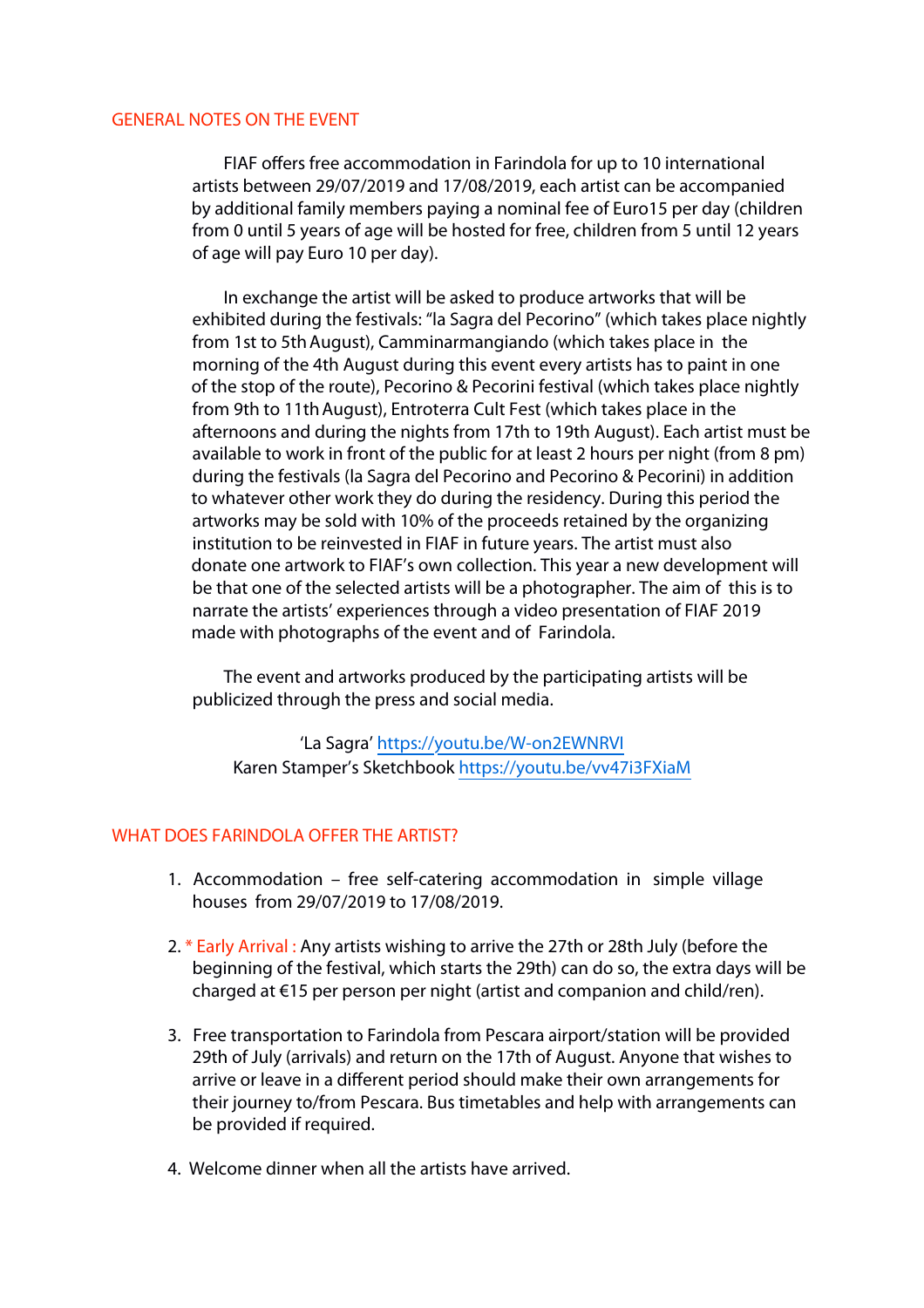- 5. Local restaurants will offer discounted menus to participating artists.
- 6. A free excursion organized by Farindola CAI (Italian Alpine Club) to see the natural beauties of Farindola.
- 7. The possibility to exhibit and also to sell artworks produced during the residency (with 10% of the proceeds retained by FIAF).
- 8. Direct contact with the local customs and traditions and the ancient craft typical of the area.
- 9. A pristine environment rich in landscape, wine and gastronomic delights and cultural attractions.

# WHAT IS THE ARTIST'S CONTRIBUTION?

- To devote time to the production of at least one work of art, the theme of which in free.
- Exhibit the artwork(s) created during the summer festivals, contributing 10% of any sales to FIAF.
- Be in attendance and working for at least 2 hours every evening of the festival 'La Sagra' and during every evening of the festival Pecorino & Pecorini and during the event of Camminarmagiando.
- Be responsible for the costs of their journey to Pescara from their home and vice versa.
- Be responsible for the costs of material needed to create their artworks (paints, canvases, paint brushes easel etc.) Materials can be ordered in advance if required.
- Be responsible for the shipping costs / disposal of any unsold works.
- Donate 1 artwork to the FIAF.
- To give a written undertaking to assume responsibility for any damage caused to the accommodation used and take action to leave it in the same condition as it was found. A refundable deposit of €100 to be paid on arrival. €30 of which will retained if the accommodation or work space is not left clean and tidy.
- All artists should provide details of their journey specifying arrival and departure dates and times as soon as possible but not later then 06/07/2019.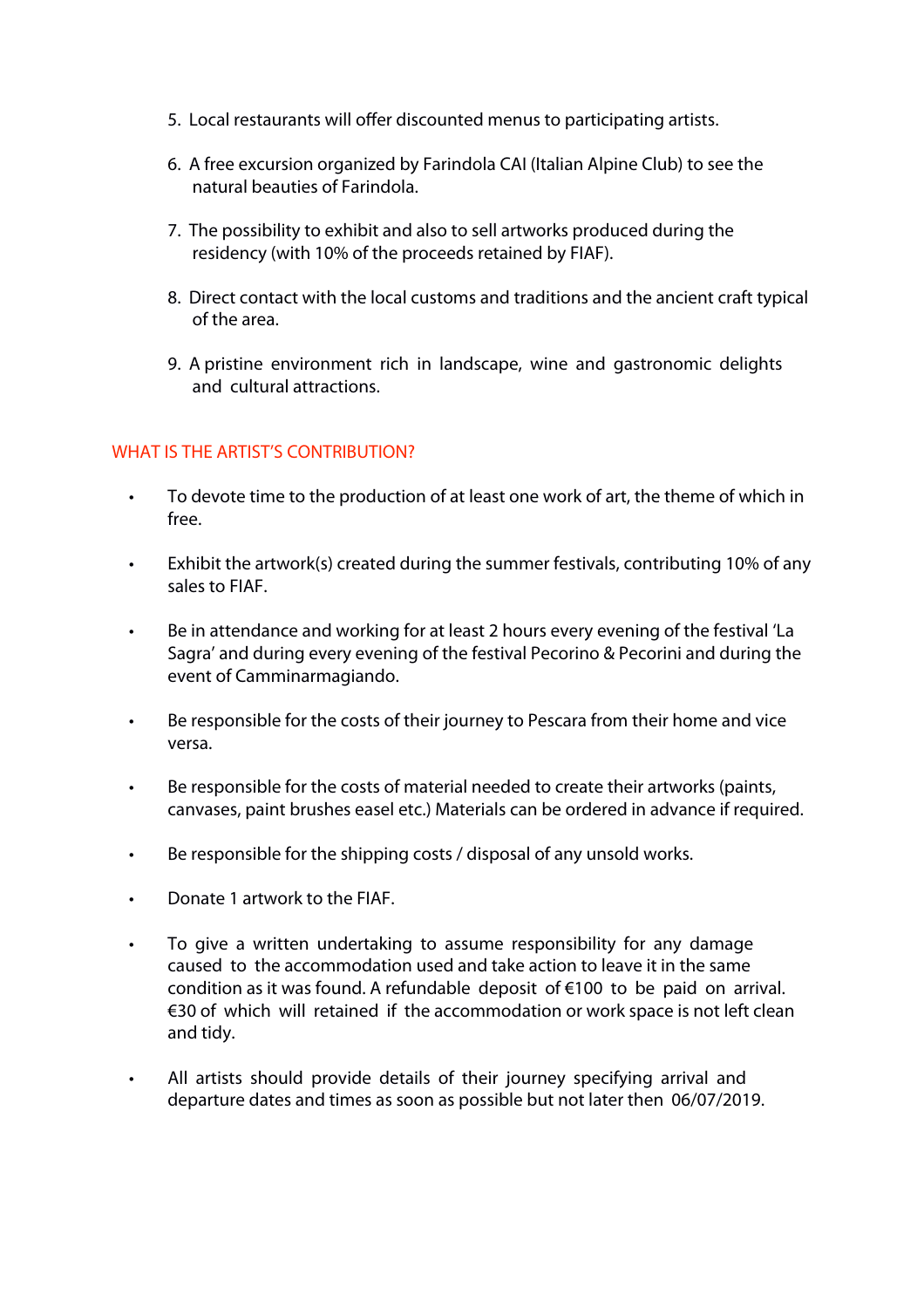#### HOW AND WHEN TO REGISTER

Participants will be chosen by a selection panel. Artists should send an e-mail [to farindolafiaf@libero.it](mailto:farindolafiaf@libero.it?subject=email%20subject)  indicating their wish to participate in the event and attach:

- A completed and signed application form (the application form is on the bottom of the page).
- Curriculum vitae.
- 5 photos of representative artworks or link to a web site where the artist's work can be seen.
- State if s/he will be accompanied by a family member.

#### **The latest date to register for FIAF is the 6th May 2019.**

#### EXTRA DAYS OF STAY

 The artists can choose to extend their stay arriving on 27 or 28 July (before the festival 29/07/2019) and extend until 26 August 2019.

- 1. Communicate in advance the number of extra days.
- 2. Pay €15 per person for each day, artist included.

#### ABOUT FARINDOLA

Farindola is a municipality in the province of Pescara in the Abruzzo region of central Italy. It lies within the Gran Sasso e Monti della Laga National Park and forms the south easterly gateway to it. The municipality rises from a height of 300 meters above sea level in the valley of the river Tavo to a height of over 1900 metres at Mont San Vito. The main square of Farindola is 530 meters above sea level.

The village is 45 kilometres from the provincial town of Pescara and 180 kilometres from central Rome.

The population is approximately 1600 with 600 in the main village and the remaining population living in the hamlets of San Quirico, Santa Maria, Macchie, Cupoli, Rigopiano, Angri and on surrounding farms. It has all the services for everyday life including doctors, dentist, chemist, small supermarkets, a bank, a post office, butcher, baker, ironmongers, petrol station, municipal swimming pool, hotels, B&B's and of course bars and restaurants (13 in the municipality).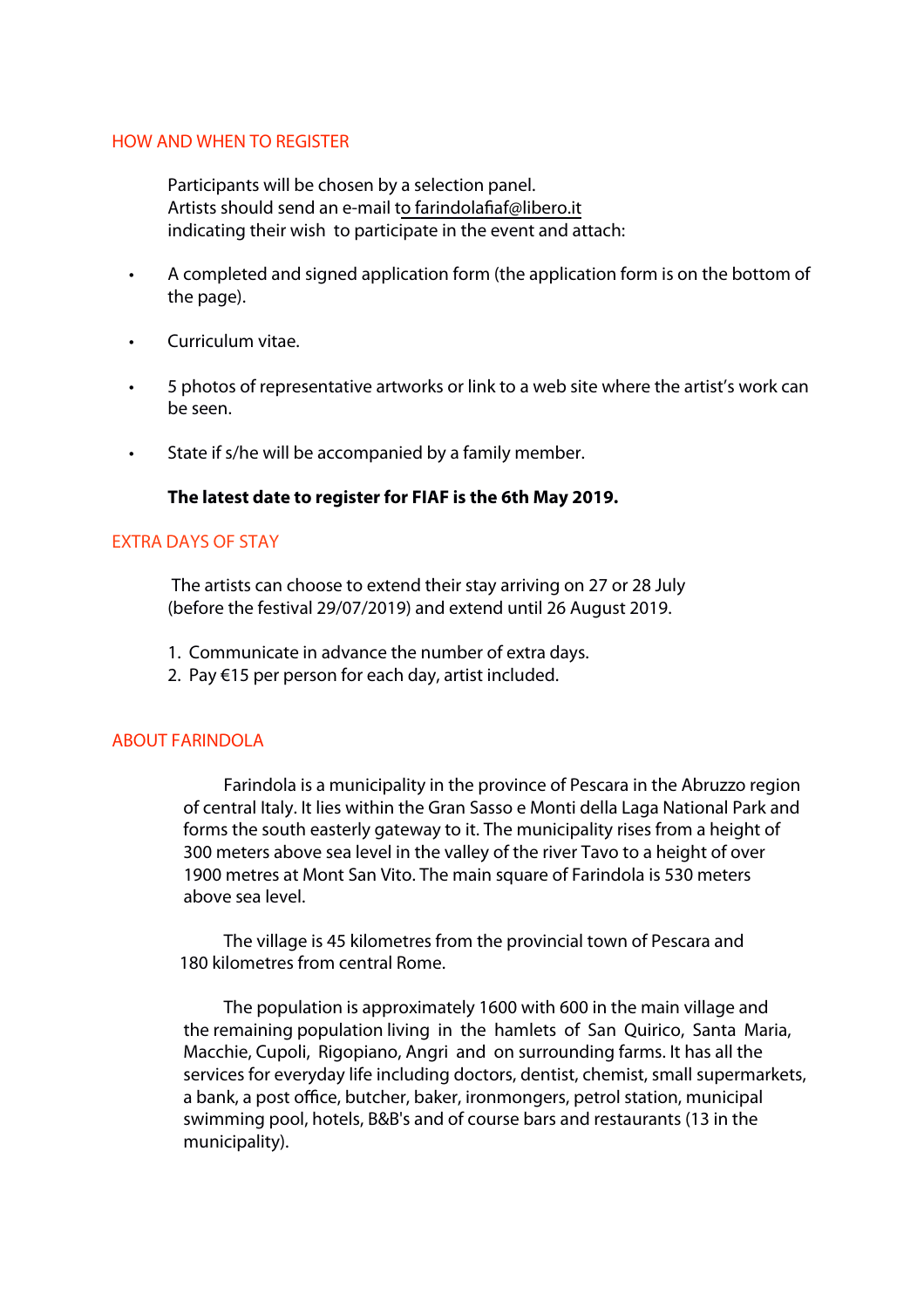The nearest airport, bus and railway station are in Pescara from where buses run daily to Farindola (except Sunday). From Rome there are numerous bus and train services to Pescara and from there regular buses run to the local town of Penne which has bus services to Farindola.

## FURTHER INFORMATION

[http://www.gransassolagapark.it](http://www.gransassolagapark.it/)

#### Ground Transportation, Italian trains and buses:

<https://www.trenitalia.com/> <http://www.prontobusitalia.it/index.php?lang=it> [https://www.dicarlobus.com](https://www.dicarlobus.com/) [https://www.flixbus.it](https://www.flixbus.it/)

#### Regional buses:

#### [https://www.tuabruzzo.it](https://www.tuabruzzo.it/)

#### Airlines:

<https://www.ryanair.com/it/it/> <https://www.easyjet.com/it/> [https://www.jet2.com](https://www.jet2.com/) [https://www.flybe.com](https://www.flybe.com/) <https://www.vueling.com/es> [https://www.norwegian.com](https://www.norwegian.com/) <https://www.brusselsairlines.com/> <https://www.eurowings.com/it.html>

## Airports:

| Rome airports:       | http://www.adr.it/fiumicino, https://www.adr.it/ciampino |
|----------------------|----------------------------------------------------------|
| Naples:              | http://www.aeroportodinapoli.it                          |
| Pescara:             | http://www.abruzzoairport.com                            |
| Ancona:              | http://www.marcheairport.com                             |
| Rimini:              | http://riminiairport.com                                 |
| Milan Malpensa:      | https://www.airportmalpensa.com                          |
| <b>Milan Linate:</b> | http://www.milanolinate-airport.com/it                   |
| Bergamo:             | http://bergamo-airport.com                               |
| Bologna:             |                                                          |

[https://www.bologna-airport.it/benvenuto-all-aeroporto-di-bologna/idC=62175#section-park-form](https://www.bologna-airport.it/benvenuto-all-aeroporto-di-bologna/?idC=62175#section-park-form)

\*\* for more information write to us at [farindolafiaf@libero.it](mailto:farindolafiaf@libero.it?subject=email%20subject)  or visit our Facebook page FIAF Farindola International Arts Festival ([https://www.facebook.com/FIAFFARINDOLA/? ref=bookmarks\)](https://www.facebook.com/FIAFFARINDOLA/?ref=bookmarks)\*\*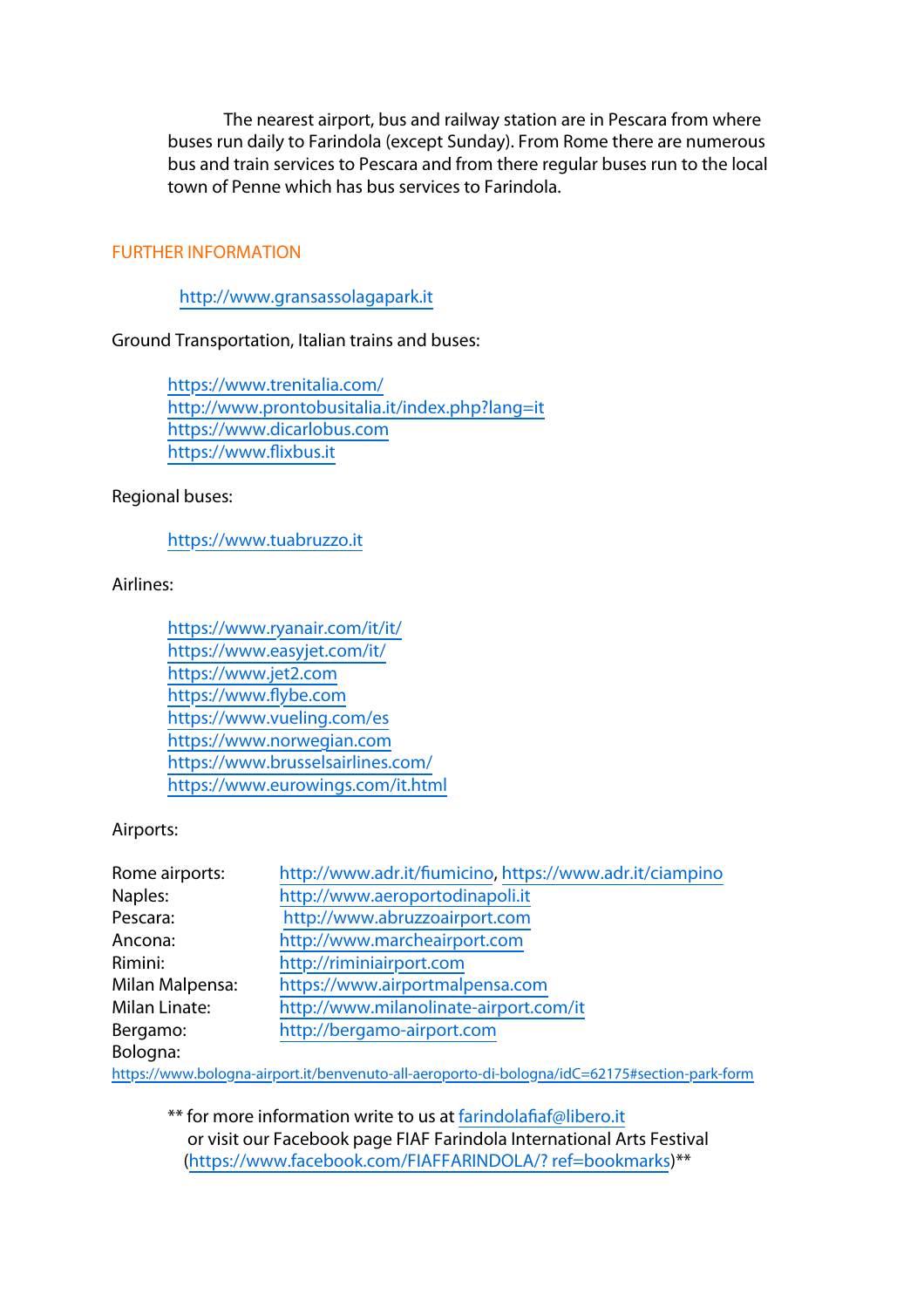# FARINDOLA INTERNATIONAL ARTS FESTIVAL

## Application

Date and place of birth:

Adress:

Telephone number:

Email address:

Web site: \_\_\_\_\_\_\_\_\_\_\_\_\_\_\_\_\_\_\_\_

Accompanied by a family member YES / NO. (delate as appropriate)

Name of the additional person: \_\_\_\_\_\_\_\_\_\_\_\_\_\_\_\_\_\_

Age of the additional person: \_\_\_\_\_\_\_\_\_\_\_

Summary of proposed artistic activity: Please attach details of what you plan to do during FIAF.

I confirm at least one piece of art will be made available for the exhibitions which will take place during the summer festivals from 1st – 5th August 2019.

I agree to donate 1 artwork to FIAF.

I will work publicly for at least 2 hours every evening of the festivals.

I assume responsibilities for any damage caused by me (or my companion) to the accommodation made available to me during FIAF and will take appropriate action to leave it in the same condition as it was found.

On arrival I will pay a deposit of  $f \in 100$ ,  $f \in 30$  of which will be retained if my accommodation and work space are not left clean and tidy at the end of FIAF.

I accept that, although the organizers will take maximum care of the artworks during the days of the public exhibition, they cannot be held responsible for any loss or damage to the artworks. I will not hold the organizers responsible should the event be canceled due to a force majeur.

I will be responsible for the cost of disposal/shipping any of unsold artwork from Farindola after FIAF is over.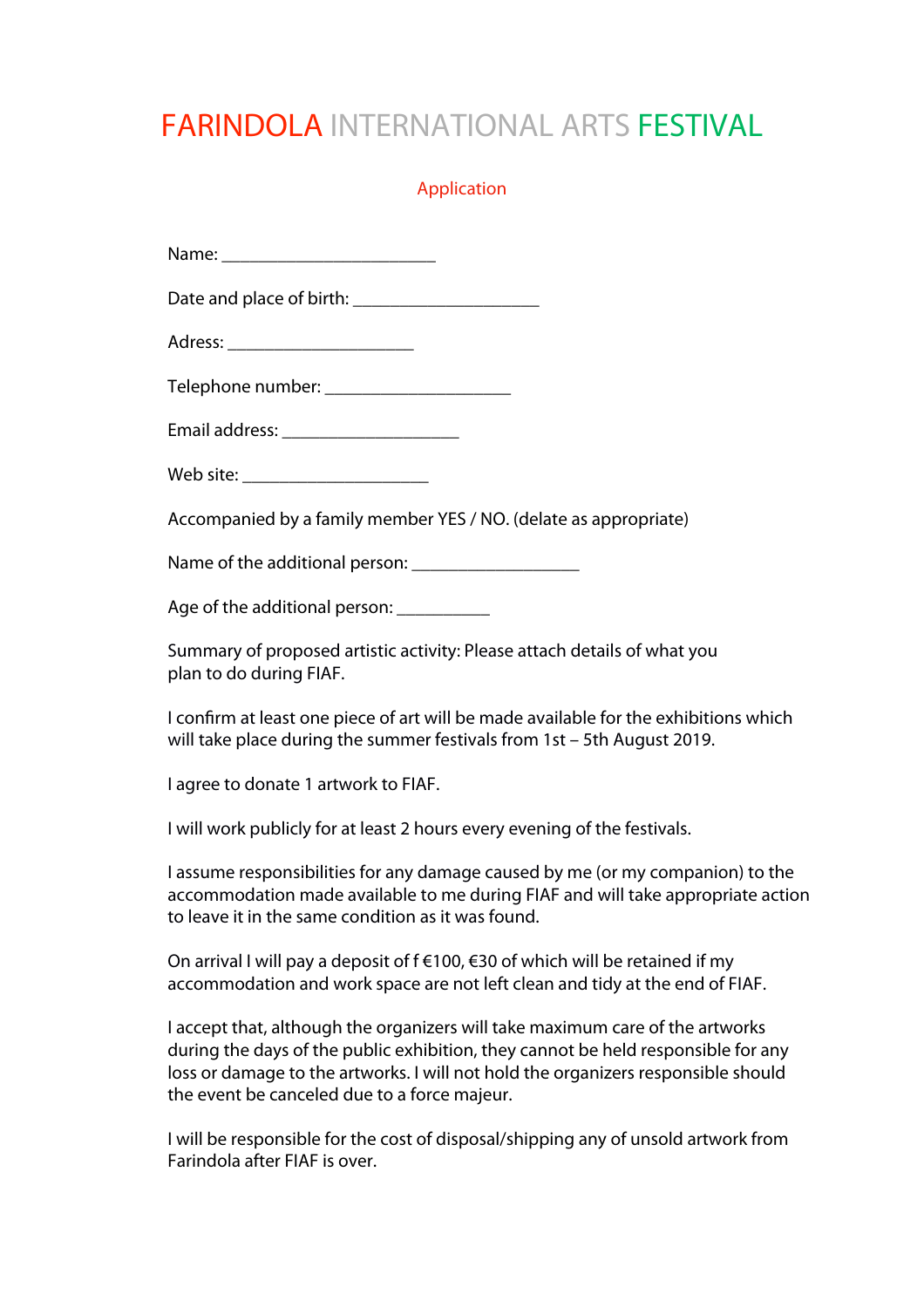I agree to pay a commission of 10% to the organizers on any artworks produced and sold during FIAF.

I would / would not like extend my stay before 29th of July (delete as appropriate).

I would / would not like extend my stay after 17th of August (delete as appropriate).

\* Accommodation is available from the 26th of July until the 26th of August \*\*In the two above mentioned cases the artists has to pay the cost of €15 per day per person for every additional day.

*I consent to the use of my personal data in accordance with the Italian law 101/2018*

*Date* 

*Signature* 

*\_\_\_\_\_\_\_\_\_\_\_\_\_\_\_\_\_\_\_\_\_*